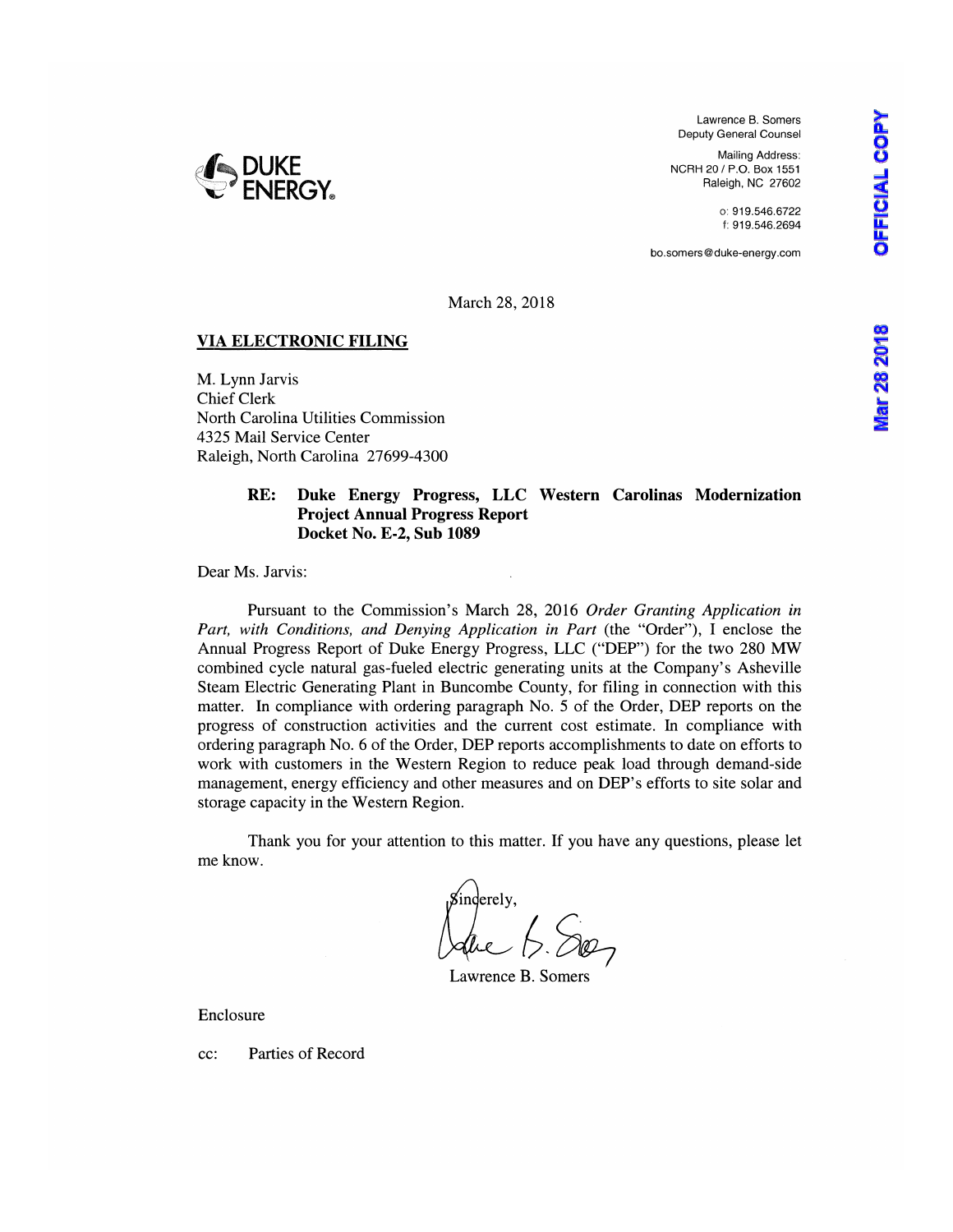Docket No. E-2, Sub 1089

March 28, 2018

#### **I. Construction**

The Asheville Combined Cycle Project ("ACC Project") is a nominal 560 MW dual-fuel generation facility construction project comprised of two separate 1x1 combined cycle units (280 MW each) authorized to be constructed and placed in service by the end of 2019 as a component of the larger Western Carolinas Modernization Project ("WCMP"). Progress on the ACC Project over the past year has focused on contract execution, detailed engineering, procurement activities for balance of plant equipment, remaining permitting activities, site prep, and planning for construction contractor mobilization to site.

DEP continues to monitor actual expenditures and forecast the project's cost at completion on a monthly basis. At this point in time, the project's cost at completion is forecasted to be within the previously authorized and stated \$893.2 million filed in DEP's CPCN application and found to be appropriate by the Commission in its CPCN Order. This authorized estimate includes all required engineering, procurement, construction, and commissioning costs as well as required oversight costs from DEP as owner, transmission interconnect costs, and AFUDC.

Site prep has been completed. Both DEP and CB&I North Carolina, Inc. ("CB&I") have mobilized to the site. Construction underground and civil activities are in progress. In the upcoming year, DEP will continue to work with CB&I, the major equipment suppliers, and other key stakeholders to complete detailed engineering and continue construction of the facility. Deliveries of major equipment to the site are planned to be complete in 2018. The DEP commissioning team will begin mobilizing to the site mid-year.

#### **II. Community Engagement: Marketing, Outreach and Organization**

The 2016 Annual Progress Report described the formation and initial activities of the Energy Innovation Task Force ("EITF"), the advisory and innovation group of community leaders co-convened by the City of Asheville, Buncombe County, and Duke Energy. In 2017 the EITF made steady progress toward achieving its objectives. Following are the most significant accomplishments:

1. With support from the Rocky Mountain Institute ("RMI") completed analysis to determine primary drivers of peak load growth in the DEP Western ("DEP-W") service area. Today, we know more about how customers in DEP-W use electricity than ever before.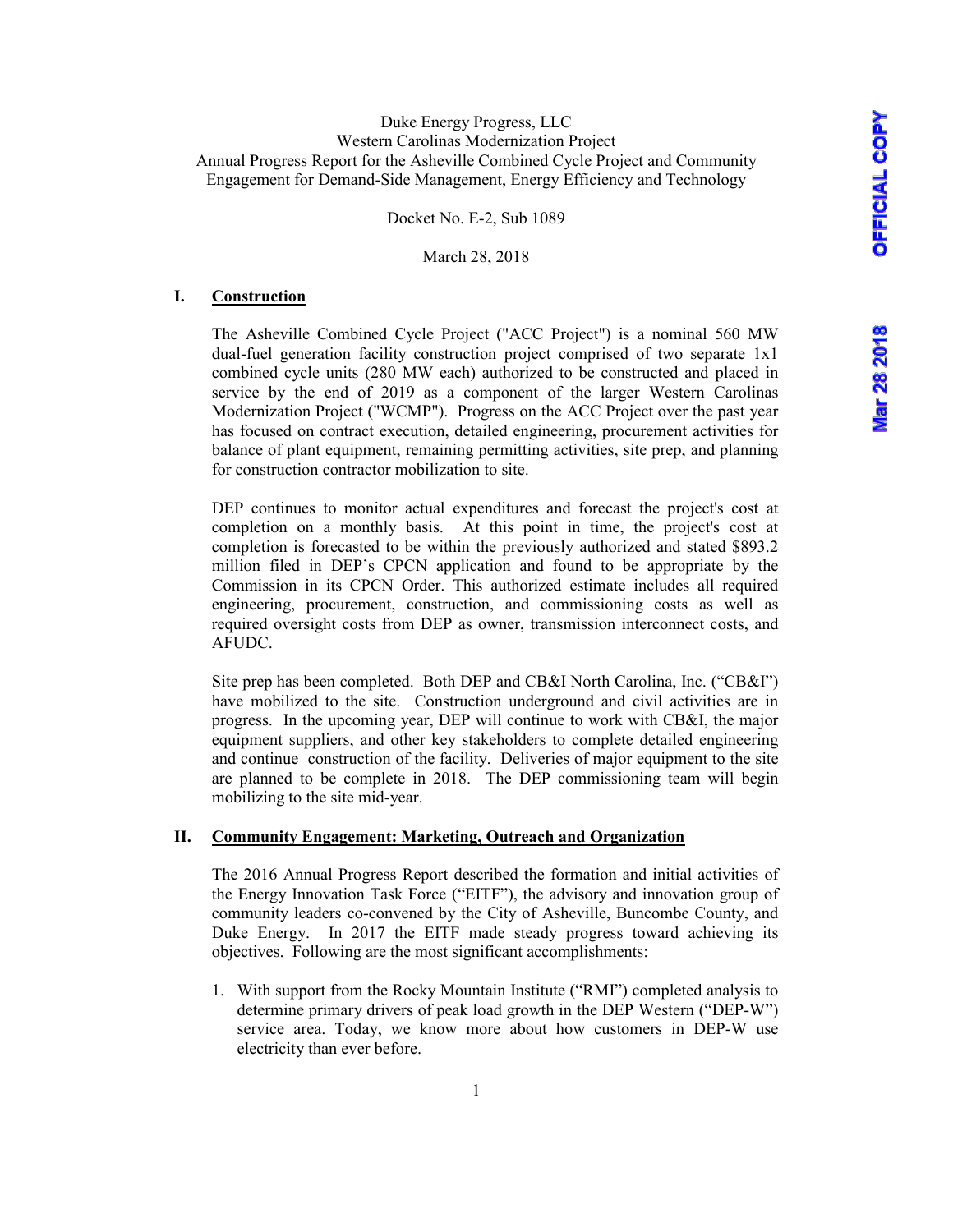Docket No. E-2, Sub 1089

#### March 28, 2018

- a. Analysis revealed that residential heating load is the top contributor to peak load growth in the region.
- b. Residential HVAC accounts for 37% of peak demand during extremely cold weather. Heat pumps with electric resistive strip heating are the technology of choice for both new construction and retrofits. Other significant contributors to load growth include residential electric water heating (5%), commercial lighting (6%), and commercial HVAC (6%).
- c. The analysis also revealed that Buncombe County and the DEP-W service area in general have a greater percentage of low-income households than NC overall. Over 40% of DEP-W households are low income. Four geographic areas in particular were identified as having a higher fraction of low-income households than the rest of the region.
- d. Almost 20% of Buncombe County housing are manufactured homes which tend to be significantly less efficient than traditional houses.
- e. Based on the analysis, the EITF determined that efforts should focus on the expansion of targeted energy efficiency and shifting when customers use electricity. Specifically, it advised the convening partners to focus on increasing participation in energy efficiency programs, improving penetration of demand-side management programs, and expanding the application of renewables and other advanced solutions.
- f. Specific actions were recommended as follows:
	- i. Establish a brand and launch a campaign to inform, educate, and engage the community.
	- ii. Leverage, expand, and bundle existing programs and efforts.
	- iii. Increase investment and focus on low-income programs.
	- iv. Develop and implement new programs in response to customer feedback and needs.
	- v. Establish goals/targets to track progress.
- 2. Developed a comprehensive work plan to guide the efforts of the EITF and the convening partners. Projects and initiatives comprising the plan are reflected throughout this report.
- 3. With support from the Shelton Group, the EITF finalized plans for the Blue Horizons Project community engagement campaign. Official launch date for campaign is 3/21/2018. A project manager has been hired by the Green Built Alliance, a local non-profit focused on the promotion of green building, to coordinate campaign activities. The position is being co-funded by the City of Asheville and Buncombe County. Duke Energy is supporting the campaign through the involvement of the Shelton Group and integration of Blue Horizons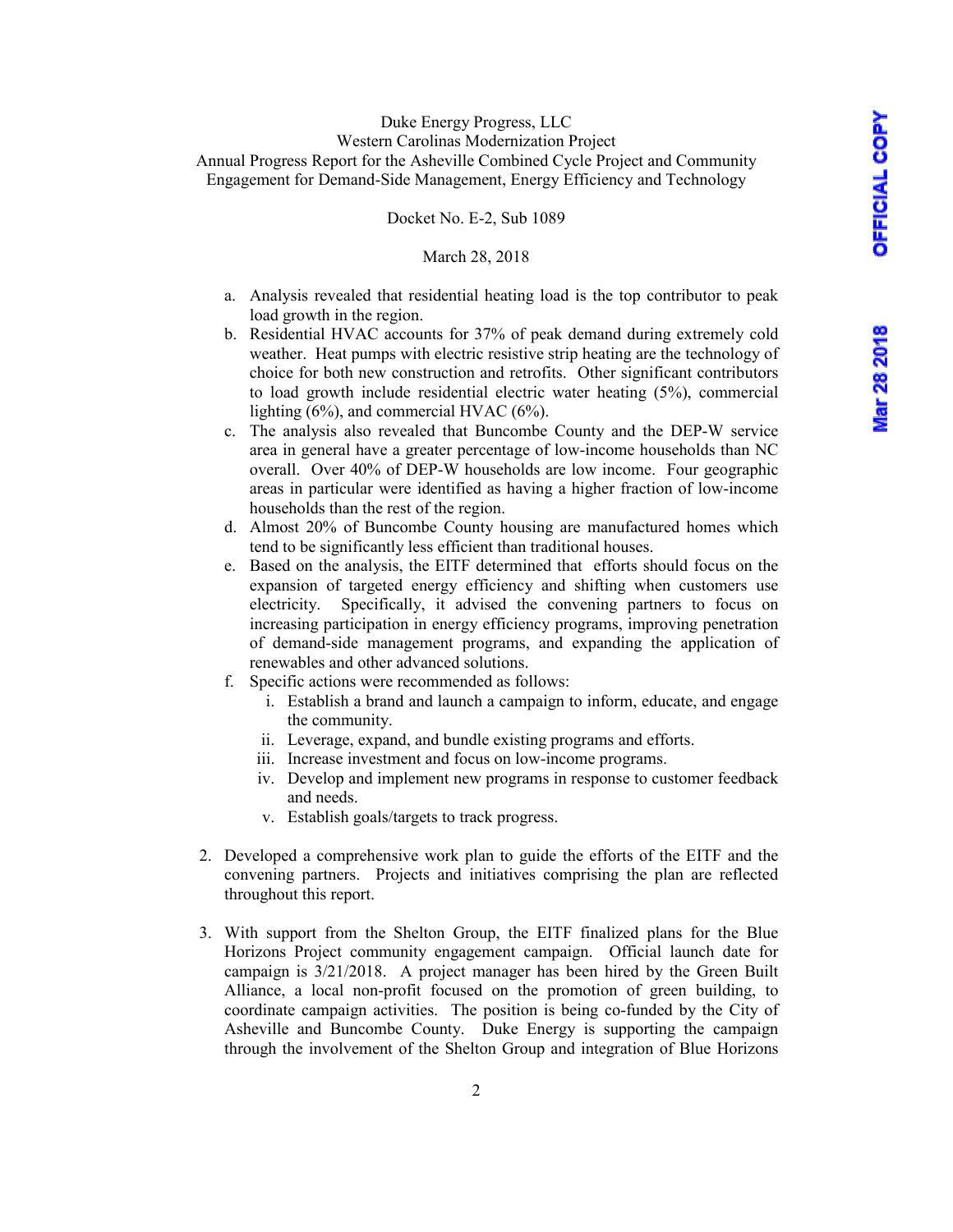Docket No. E-2, Sub 1089

#### March 28, 2018

branding with Duke Energy communication and marketing materials as appropriate. A web site (https://bluehorizonsproject.com/) has been developed that provides useful information and links for customers and other interested people to learn how they can support the goals and objectives of the EITF partnership.

- 4. Established goals for all activities related to EITF focus areas for 2018 as follows:
	- a. The near-term goal remains to reduce peak power demand by 17 MW per year through a combination of all strategies. The long-term goal is to create a cleaner, affordable, and smarter energy future for Asheville and Buncombe County, rooted in community engagement and collaboration.
	- b. Community Engagement:
		- i. Conduct a minimum of 25 formal community conversations about the Blue Horizons Project. Community meetings will be held throughout Asheville and Buncombe County, including in racially and economically diverse neighborhoods.
		- ii. Hold a minimum of 6 small-to-medium business seminars on programs and offerings to reduce energy use.
		- iii. We will endeavor to be inclusive, including a conscious effort to be racially and economically inclusive, in our partnerships and planning work, and to focus on lowering energy costs for the lower-income households most burdened by utility costs.
	- c. Energy Efficiency and Demand Management:
		- i. EnergyWise Home = 1,000 new measures installed over 2 years. 300 in 2018 and 700 in 2019. (This is in addition to the 1500 planned additions included in DEP's plan) EnergyWise Business = 100 new businesses signed up annually.
		- ii. SmartSaver = 50 new businesses or 100 new measures installed.
		- iii. Neighborhood Energy Saver = 75% of residents within the selected geographic area.
		- iv. Pilot project: Cold Climate Heat Pump = 4 retrofits and 4 new construction installations.
		- v. Technology group to evaluate and recommend a goal specific to promoting the scalable deployment of better HVAC technologies to reduce peak demand.
		- vi. Energy Savers Network  $= 200+$  households annually to receive basic retrofits with the intent to scale up over time.
		- vii. Community Action Opportunities deep retrofits = 15 deep retrofits.
	- d. Workforce development and trade partners:
		- i. Trade Ally Growth  $= 2x$  increase in trade ally participation.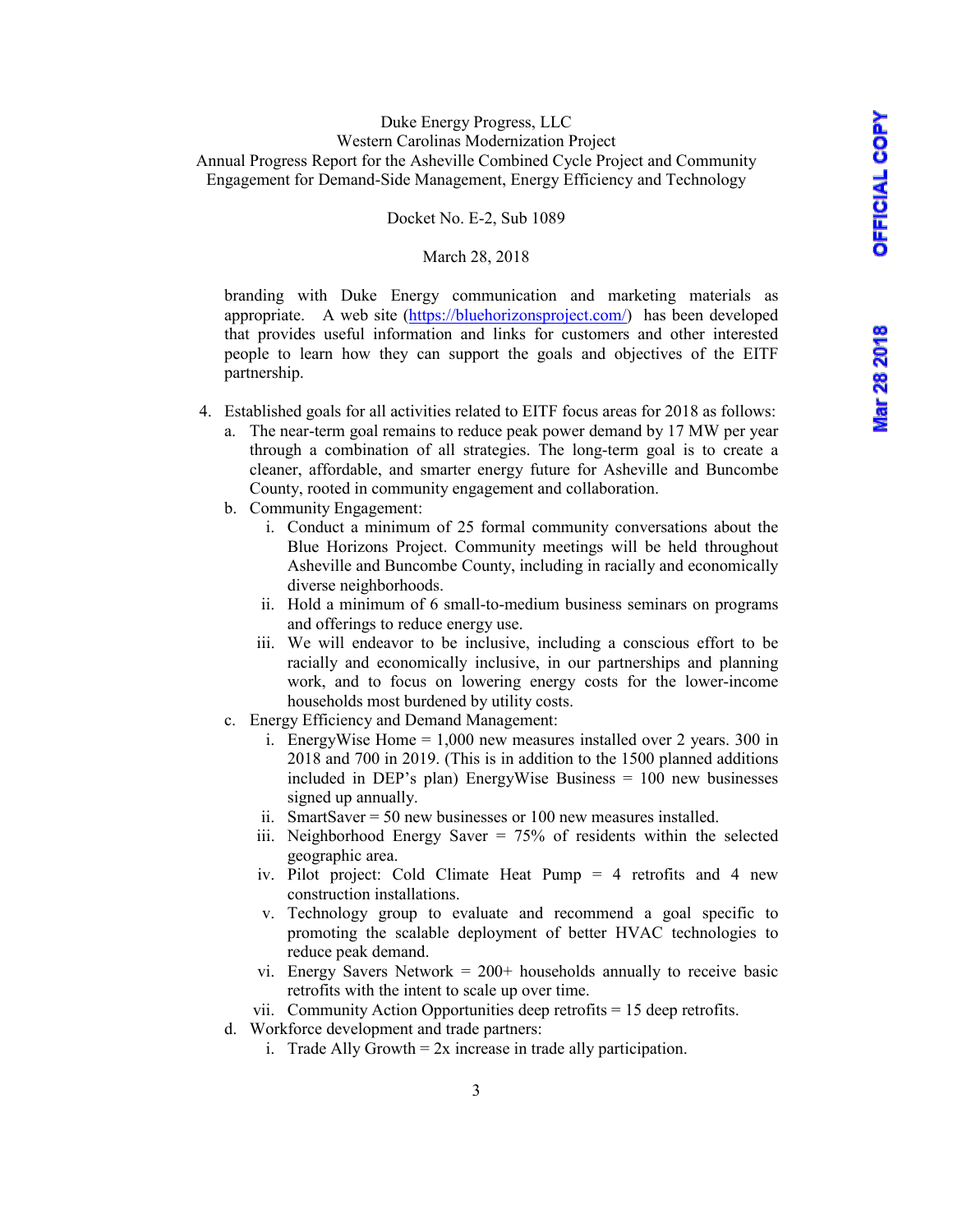Docket No. E-2, Sub 1089

## March 28, 2018

- ii. Support training partnerships to build a stronger workforce for energy efficiency and renewable sectors, especially within lower income communities with high unemployment and underemployment.
- e. Renewables:
	- i. Raise awareness of new state incentives and declining costs of solar to increase distributed generation (residential and commercial) solar installations in Buncombe County by 50% year to year.
	- ii. Support creation of a Community Solar project in Buncombe County to enable participation of residents who do not own property that can accommodate solar.
	- iii. Convene meetings with city and county planning officials to explore and adopt strategies to significantly reduce permitting and other soft costs for solar. Possible example: waive requirement for engineering report for solar installations on stick-built homes built within the past 20 years.
- f. Local Government:
	- i. Buncombe County Programs = Complete solar feasibility study, define kWh reductions once audits to community facilities are complete. Develop plans to meet 100% renewable goal for county facilities and operations by 2030.
	- ii. City of Asheville Program Goals = Energy efficiency upgrades to city facilities (HVAC, lighting), solar installation on ART Station, review of building audits to determine next investments.
- g. Duke Energy:
	- i. Continue to explore new programs, pilot programs, and other offerings for the community.
	- ii. Advance work at Duke Energy to better integrate and cross-promote programs, reduce customer barriers to participation, and increase number of local installers.
	- iii. Successful AMI deployment.
	- iv. Significant deployment of battery storage to reduce peak and enhance grid management and services.

### **III. Programs: Energy Efficiency and Demand-Side Management**

Focus and efforts associated with existing and new programs offered by the convening partners of the EITF continued in 2017. Notable accomplishments in this area were as follows:

1. Early on, the EnergyWise Home program was identified as a priority to drive peak demand reductions in the region. In 2017 efforts to increase participation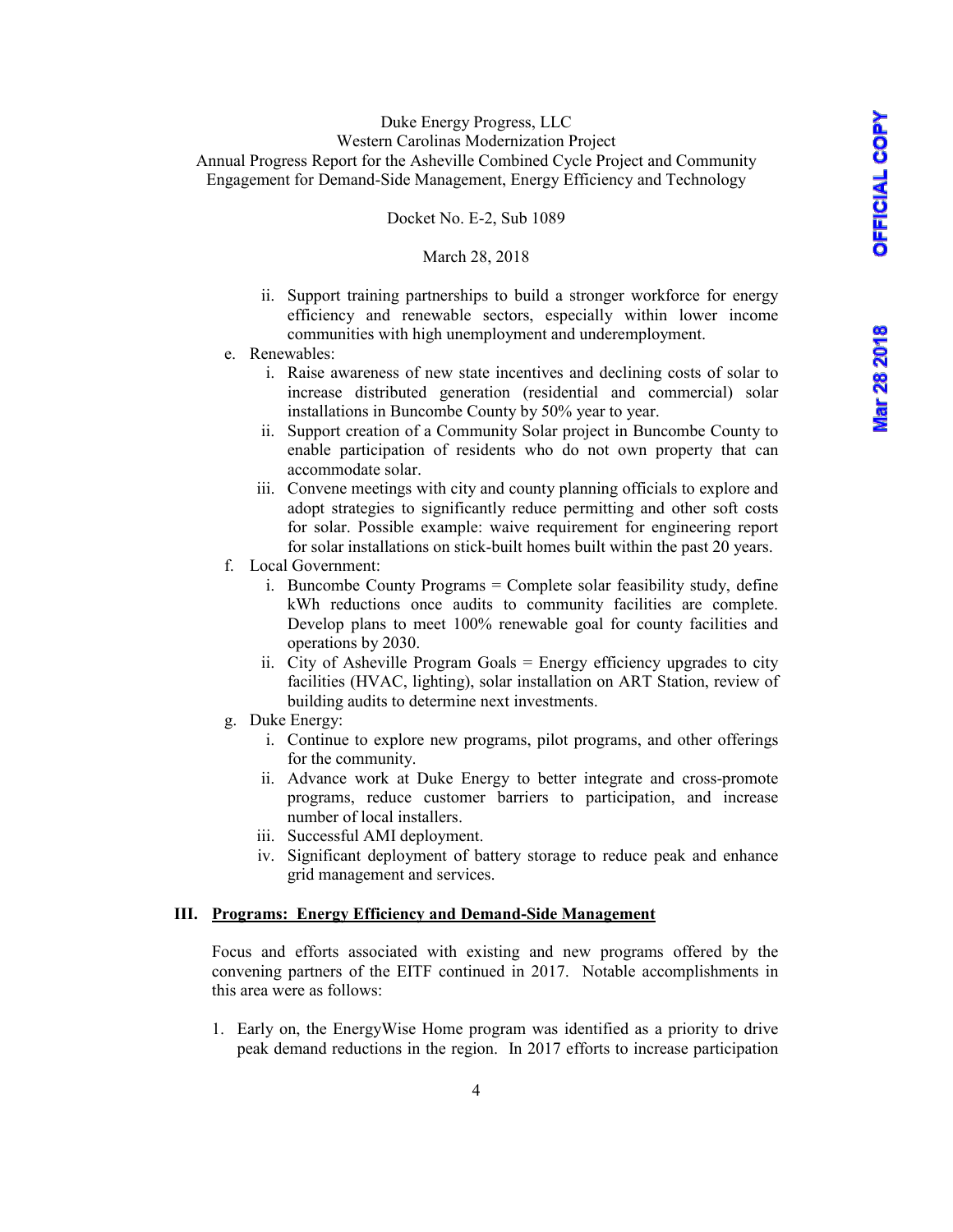#### Docket No. E-2, Sub 1089

#### March 28, 2018

in the program continued. Total new enrollments in EnergyWise Home for the DEP-W service area were 4,418 for the year. New enrollments in the winter program increased the curtailable winter load by 1.4 MW for a total of 13.75 MW of winter load being controlled. The focus on EnergyWise home in the region has clearly made a difference. Program participation in DEP-W grew by 17% in 2017. By comparison, program participation grew by 11% in the rest of the DEP service territory.

- 2. Conducted a joint workshop with Duke Energy program managers and EITF members to identify opportunities to improve existing program offerings, generate ideas for new programs, and determine how all stakeholder organizations can work together more effectively. Work is underway on many of the recommendations that came from the workshop. Some highlights/results are as follows:
	- a. Identified significant opportunity to "bundle" program offerings to provide customers with a "one stop shop" for their energy efficiency needs. Proposed to leverage the existing Home Energy House Call program as the gateway for customers to get engaged.
	- b. Proposal for a pay-per-performance measure program for EE improvements made by qualified non-profit organizations focused on low-income households.
	- c. Recommendation to conduct Neighborhood Energy Saver event in Asheville/Buncombe County in 2018 (event launched on 3/15/2018).
	- d. Partner with the City, County, and Chamber of Commerce to conduct segment focused EE and DSM workshops with area small and medium businesses to promote and better leverage the EnergyWise Business, Small Business Energy Saver, and Smart \$aver programs.
	- e. Engage with area trade allies  $\&$  vendors to educate them on the EITF, what it is working to accomplish, and how they can help promote and support the effort.
	- f. Leverage Blue Horizons brand and campaign to raise awareness of, and promote participation in City, County, and Duke Energy programs.
	- g. Creation of an aggregated program improvement and development plan to combine results of workshop with recommendations developed by EITF Programs Committee.
- 3. Buncombe County and the City of Asheville were awarded a \$300k grant from the Global Philanthropy Partnership. Based on feedback from the grant administrators, the Buncombe/Asheville application was selected based largely on the EITF partnership which was viewed as a key enabler for successful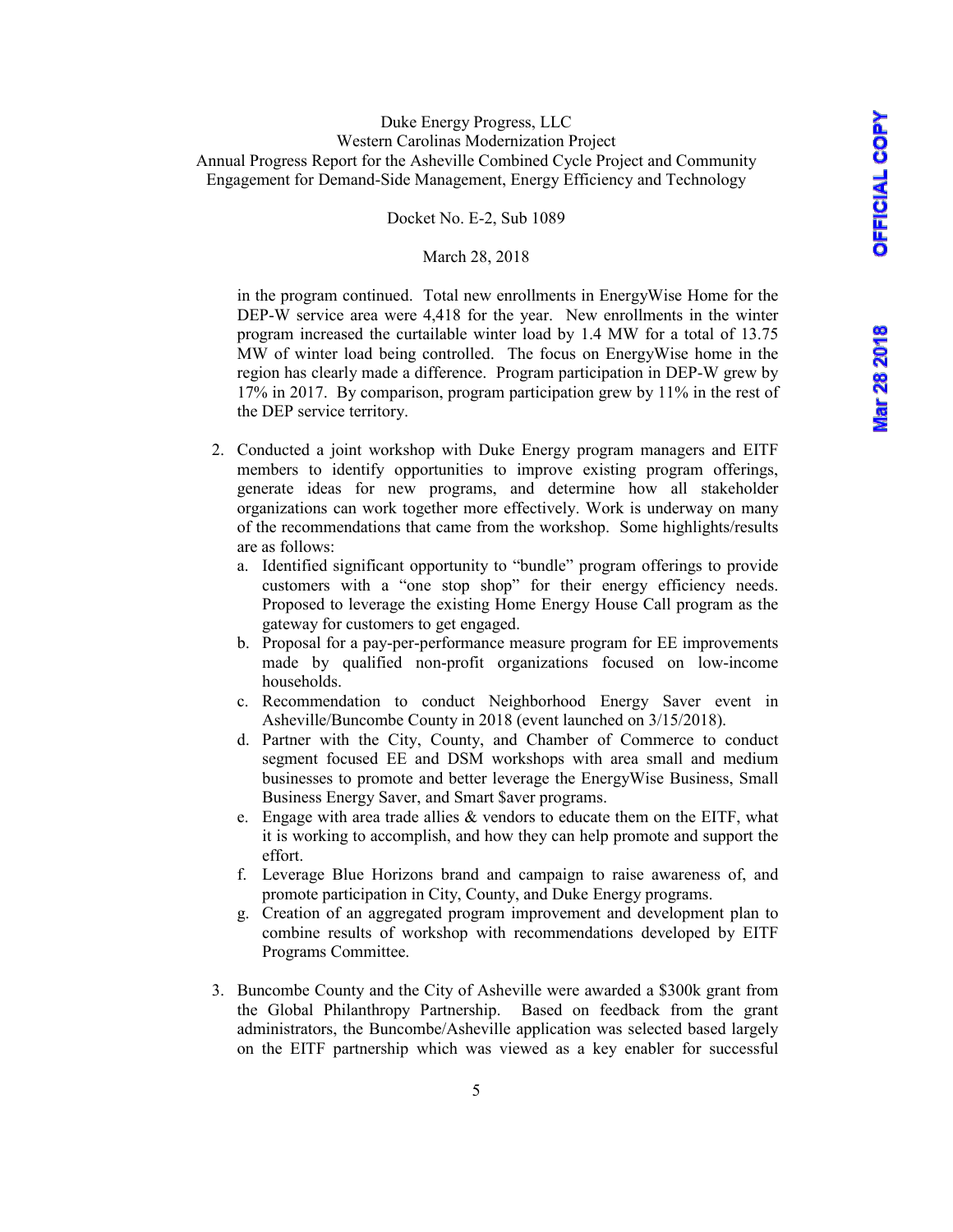Docket No. E-2, Sub 1089

March 28, 2018

execution of grant-related objectives. The funds from the grant will target weatherization and efficiency improvements for low-income households.

## **IV. Technology: Solar, Storage, Grid Modernization and Microgrid Development**

- 1. Mt. Sterling Microgrid: Construction of the Mt. Sterling Microgrid project approved by the NCUC in 2017 has been completed. The microgrid is operating as intended with only a few minor issues encountered with control and monitoring equipment and software. The site is still connected to utility power but will be permanently disconnected once all systems are confirmed to be working as intended.
- 2. Solar PV: It is still Duke Energy's plan to install as much solar PV on the Asheville Plant site as it will accommodate. The expectation is that the site will accommodate between 8 and 10 MW of solar capacity. Work is on-going to identify sites to install the balance of solar PV to meet the 15 MW commitment that was made. No new sites were announced during 2017.
- 3. Cold Climate Heat Pump Proof-of-Concept: As stated previously in this update, residential winter heating load has been identified as the number one driver of peak load growth in the DEP-W service territory. The primary reason for this is that the majority of new and retrofit HVAC systems being installed are airsource heat pumps that utilize strip heating during extremely cold weather. The Technology working group of the EITF has identified cold-climate heat pumps as a potential technology that would mitigate this issue. These heat pumps are capable of operating at lower outside temperatures without requiring the use of strips. To confirm that this solution is indeed viable for the DEP-W territory, a proof-of-concept project has been developed. The EITF Technology committee is partnering with Advanced Energy, Habitat for Humanity, Carrier, Gentry Heating & Cooling, and Duke Energy to conduct the proof-of-concept. The portion of the project focused on new construction is underway. Construction of houses should be complete by end of  $3<sup>rd</sup>$  quarter 2018 so data for the winter of 2018/2019 can be gathered. Planning is now underway for the retrofit portion of the project.
- 4. AMI Deployment: AMI has been endorsed by the Technology committee of the EITF as an important tool to enable customers to better understand how they use electricity. As a result, AMI deployment in the DEP-W territory has been expedited so that this important tool can be put to use sooner than later. Deployment is scheduled to begin in May of 2018 with completion by the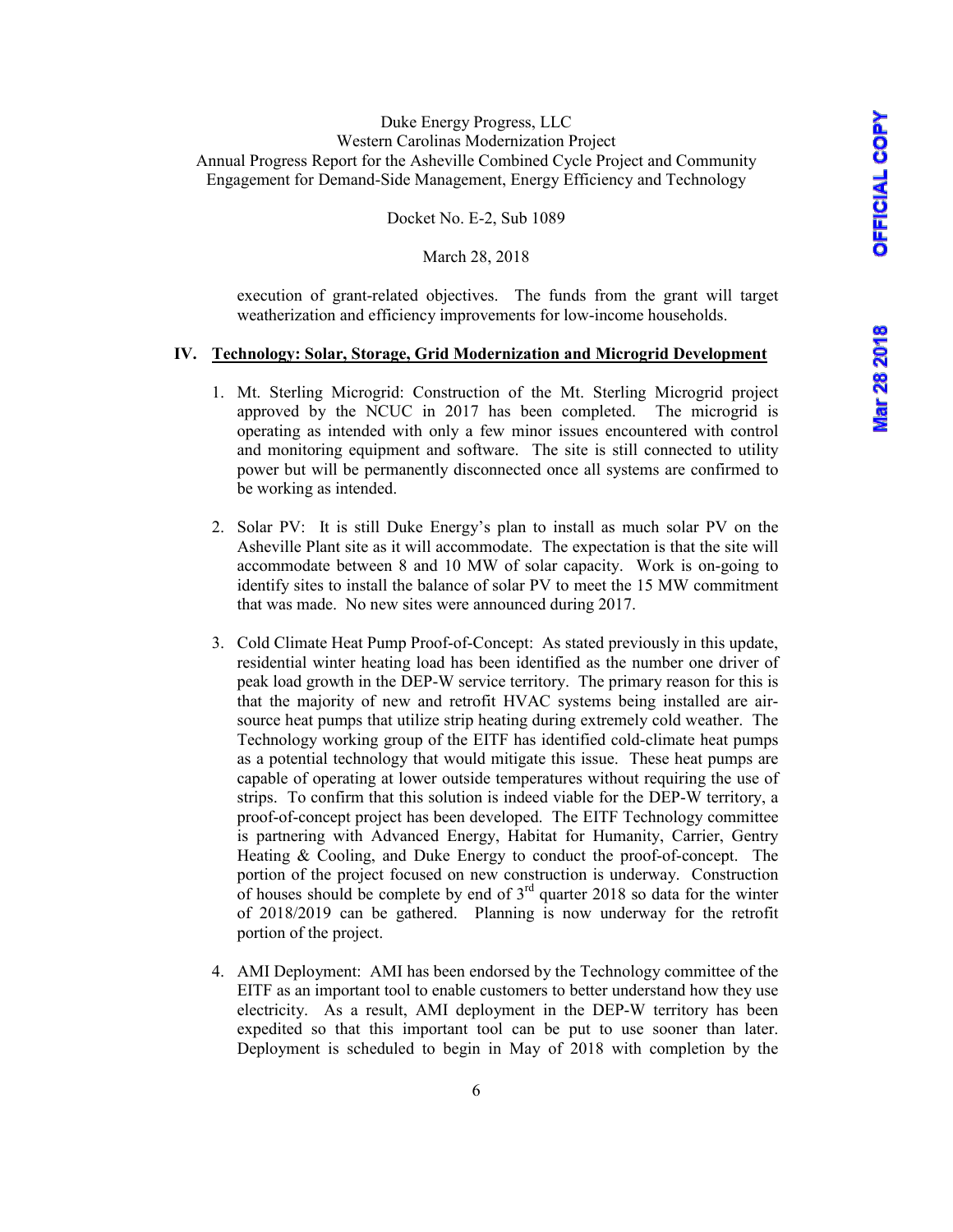#### Docket No. E-2, Sub 1089

#### March 28, 2018

middle of 2019. Duke Energy's AMI team has been engaged with the Technology Committee to share plans and get feedback and ideas for functionality and apps that will be available as part of AMI capabilities. The committee has also provided Duke Energy feedback on ways to minimize customer resistance to the technology. The AMI deployment will leverage the Blue Horizons Campaign to inform and educate customers of the benefits that the technology will provide.

- 5. Utility Scale Storage: Following is an update on utility scale storage activities associated with the Western Carolinas Modernization Project:
	- a. Battery Storage Overview:
		- i. The Company is committed to supporting emerging technologies that can complement more conventional technologies to supply the electricity needs of the Company's customers. Recent pilot projects and approved deployments, such as the Mt. Sterling Microgrid, led by the Company have demonstrated the viability of battery technologies to provide multiple system benefits, including but not limited to renewable smoothing, essential reliability services, capacity, and improved resiliency. The Company is in a prime position to optimize the investment in batteries by dispatching the systems in a manner that directly benefits customers.
		- ii. As described in recent announcements and consistent with the Western Carolinas Modernization Project in DEP, specifically the Commission's 2016 order regarding the deployment of solar and storage in the Asheville region, the Company intends to continue investing in multiple systems dispersed throughout its Western North Carolina service territory that will be located on property owned or leased by the Company. Through a cost-effective and prudent battery storage deployment plan, the Company will evaluate the impacts of deploying batteries of a significant scale on the electric system, explore the nature of new offerings desired by customers, and fill knowledge gaps. Utilityowned and operated batteries will enable the Company to leverage bulk purchases of equipment and material, build relationships with battery developers, manufacturers, and installers, and develop capabilities as an owner and operator of a battery fleet. The Company will also meet the demands of customers, especially in the Western Carolinas, who have shown an interest in the benefits of batteries, allowing customers and the community to play an active role in promoting new technology development for the purpose of ensuring a cleaner, smarter, and more flexible grid.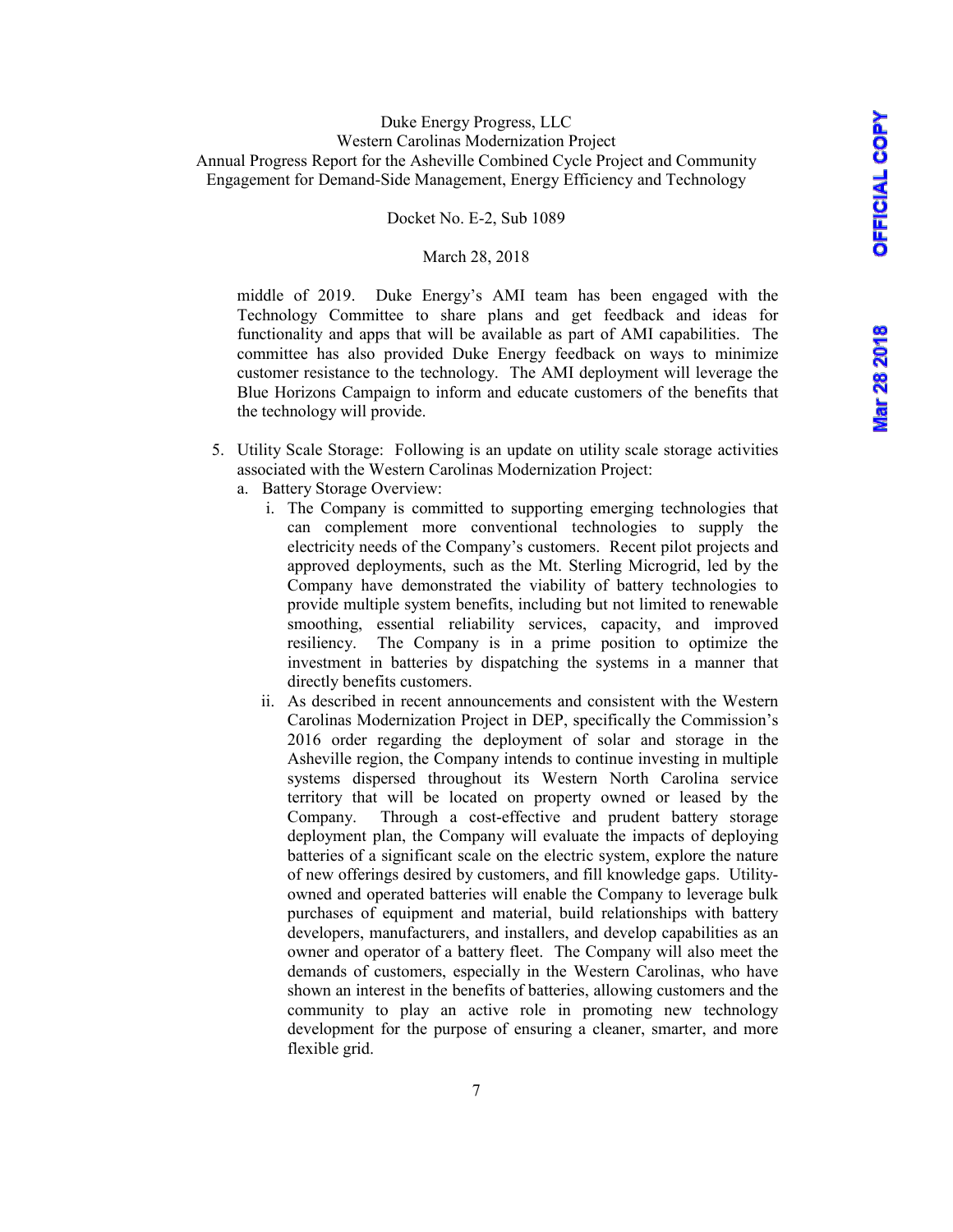#### Docket No. E-2, Sub 1089

#### March 28, 2018

- b. WCMP Battery Storage Deployment Plan:
	- i. The current deployment plan includes a total battery storage capacity of approximately 50 MW owned and operated by the Company. Each battery storage facility will consist of the following basic components, which are necessary to store and dispatch electricity:
		- Batteries  $-$  A system containing the battery modules, racks, interconnection hardware, and all additional equipment required for proper battery functionality.
		- Battery Management System ("BMS") All hardware and software necessary to monitor and manage charge, discharge, state of charge ("SOC"), and all such operating parameters as necessary for the proper operation of the system.
		- Power Conversion ("PCS") All hardware, software, and telemetry necessary to support bidirectional power conversion. The PCS will also provide communication between the BMS and Energy Management System.
		- Energy Management System ("EMS") All hardware, software, and telemetry necessary to provide communication and control between all systems.
		- Interconnection Equipment All equipment such as circuit breakers, fuses, protective relays, transformers, and switches used to connect the battery storage facility to the electric grid and automatically disconnect the battery storage facility from the electric grid in the event of an outage.
	- ii. The Company plans to connect each facility directly to the grid (in front of the meter) at the appropriate voltage and interconnection points. The Company selects the appropriate interconnection points in order to optimize system performance, project costs, and overall value to customers.
	- iii. The Company will contract with reputable component manufacturers and service providers. The Company will seek to purchase components and services from North Carolina providers – to the extent that they provide the required functionality and are cost competitive in relation to other options – so as to promote economic development in the State. The Company has started discussions with suppliers but not yet signed any binding agreements related to the Facilities. It will also employ competitive solicitation when reasonable.
	- iv. There currently are several competing chemistries and technologies in the battery storage market, ranging from lithium-ion to flow batteries. Each technology has distinct advantages and disadvantages. By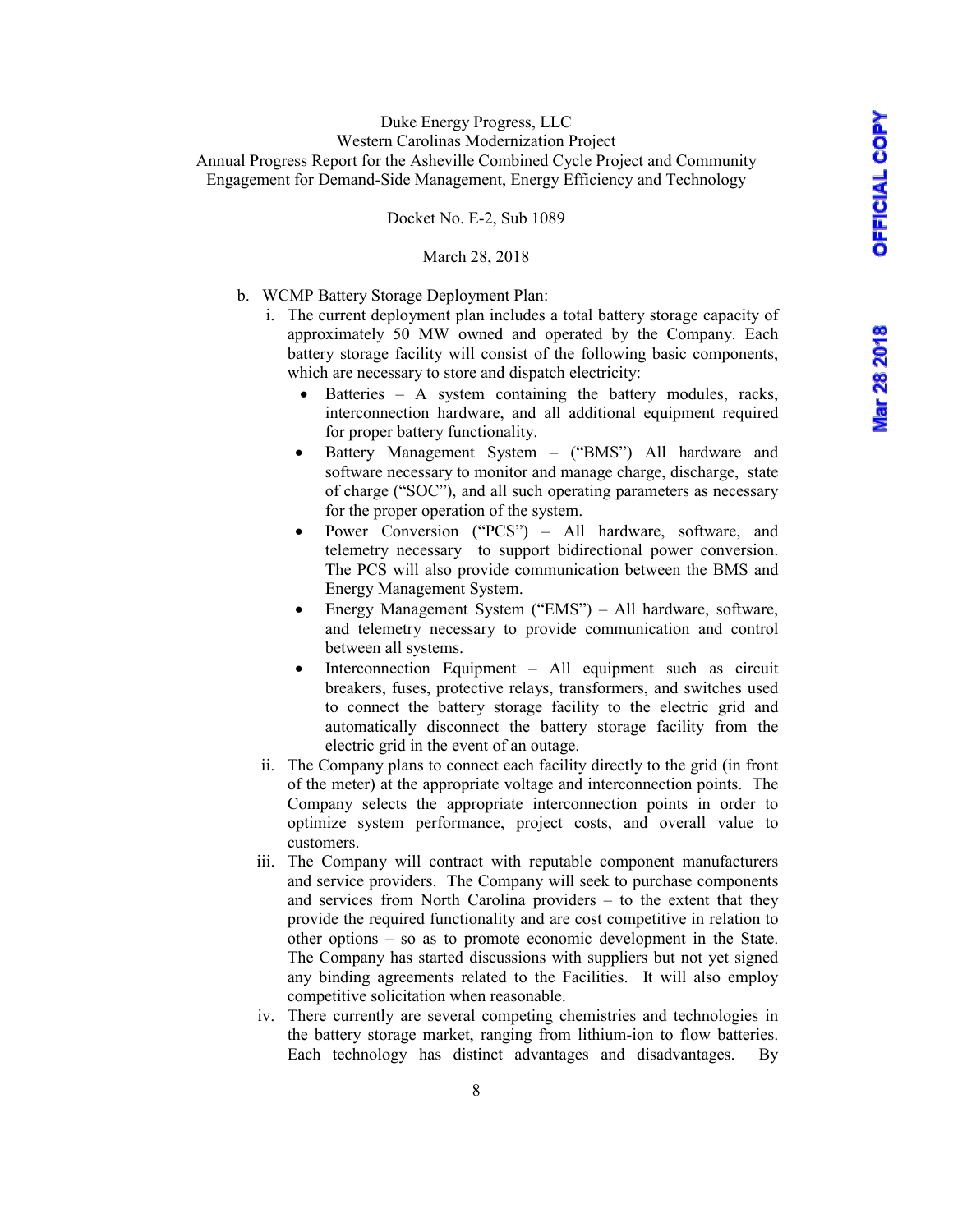Docket No. E-2, Sub 1089

#### March 28, 2018

selectively deploying commercial and standardized technologies, the Company can obtain comparative cost, performance, and reliability data which will be used to drive out the true cost and benefits for deploying batteries in the DEP service territory.

- v. Operation of the batteries will have no emissions or pollutants. In addition, each facility shall be designed in accordance with State of North Carolina environmental requirements with regard to materials.
- c. Need and Explanation of Storage Deployment Plan:
	- i. The deployment plan will enable the Company to diversify its resources and encourage investment in distributed energy technologies. Additionally, DEP envisions battery storage as an integral part of its present and future distributed energy technology portfolio. High penetration of intermittent generation, including renewable energy, requires a flexible capacity portfolio in order to reduce adverse grid impacts and support compliance with NERC Reliability Standards, including the BAL standards. Battery storage can absorb energy during instances of over-generation as well as avoid curtailments of renewable generation, such as wind and solar, that contribute to meeting DEP's renewable portfolio standard requirements.
	- ii. Batteries are especially effective at smoothing out rapid fluctuations in generation and supply because of their ability to precisely and nearinstantaneously charge and discharge. Using batteries to provide regulation enables thermal generators to avoid operating at inefficient levels and reduce fuel and startup costs. This newly available thermal generation can then be diverted to provide capacity during peaking conditions. Furthermore, DEP intends for the deployment plan and future utility-owned batteries to support the deferral of new capacity required for the region.
	- iii. The deployment plan also represents an opportunity for DEP to provide a safe, cost-effective and reliable solution for serving customers in lieu of performing costly upgrades to and ongoing maintenance of conventional grid equipment, such as feeders and transformers, in remote and land constrained regions in Western North Carolina. For example, batteries can be deployed as non-wires alternatives to building miles of distribution equipment in order to mitigate outages for customers connected to a single feeder. Distribution deferral through battery storage is a proven method adopted by multiple utilities and battery owners around the country, including the Mt. Sterling Microgrid owned and operated by DEP in the Great Smokey Mountains.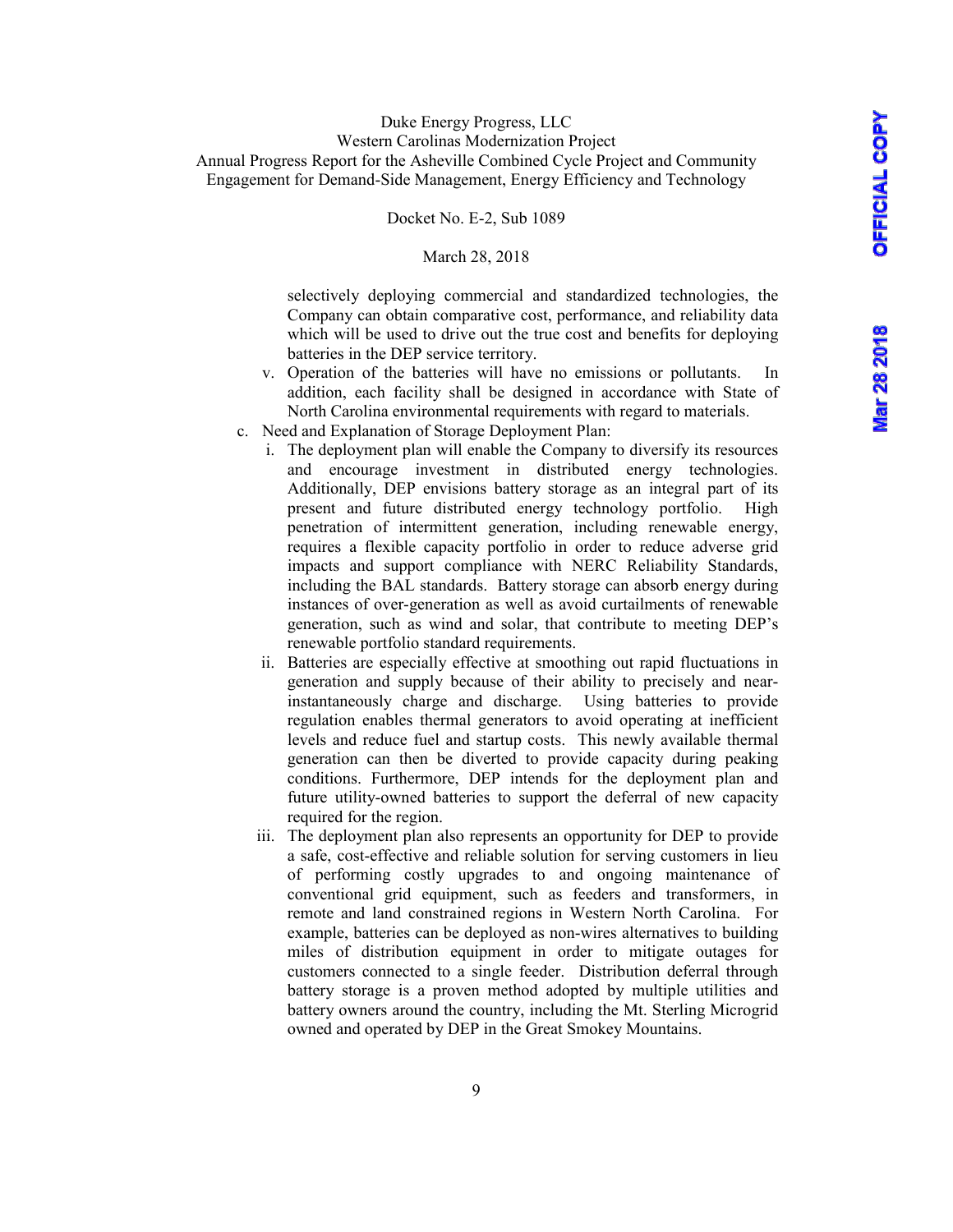#### Docket No. E-2, Sub 1089

#### March 28, 2018

- iv. The Company anticipates increasing its reliance on these types of distributed energy technologies to serve its customers over time. The deployment plan will focus on filling knowledge gaps to address the integration of distributed energy technologies into the grid in order to maximize its value to customers.Additionally, the deployment of batteries at various points in the Company's transmission and distribution systems will allow the Company to gain operational knowledge concerning the effects of battery technologies.
- v. The Company submits that its deployment plan will bolster the evolution of North Carolina's nascent battery market in a manner that is most beneficial to all customers. The significant commitment to storage within the deployment plan is expected to attract potential suppliers of battery components to establish their businesses in this State. Furthermore, the Company's volume purchases will allow it to develop business relationships with low-cost component manufacturers. The Company also believes this deployment plan is of sufficient scale to enable it to benefit from economies of scale in the pricing of components and costs of installation.
- vi. The Company intends to take all reasonable steps to ensure that the costs incurred in connection with the deployment plan are reasonable and for the provision of adequate, reliable, and cost-effective electricity to its customers. The Company anticipates to begin constructing the initial systems in 2018 and will ramp up deployments over the next five years at other locations on the Company's transmission and distribution system.
- d. Approval:

Because N.C. Gen. Stat. § 62-110.1 requires a CPCN from the Commission prior to beginning the construction of a facility "for the generation of electricity," the Company plans to request a CPCN for any solar generationrelated components of the deployment plan, but not for the battery storage facilities. DEP does respectfully request, however, that the Commission review and give appropriate approval for the Company's decision to construct the complete deployment plan as appropriate projects on behalf of the Company's customers, and as consistent with the Commission's urging of the Company in its March 28, 2016 *Order Granting Application in Part, with Conditions, and Denying Application in Part* in Docket No. E-2, Sub 1089, to move forward in a timely manner on DEP's commitment to site battery storage as part of the Western Carolinas Modernization Project.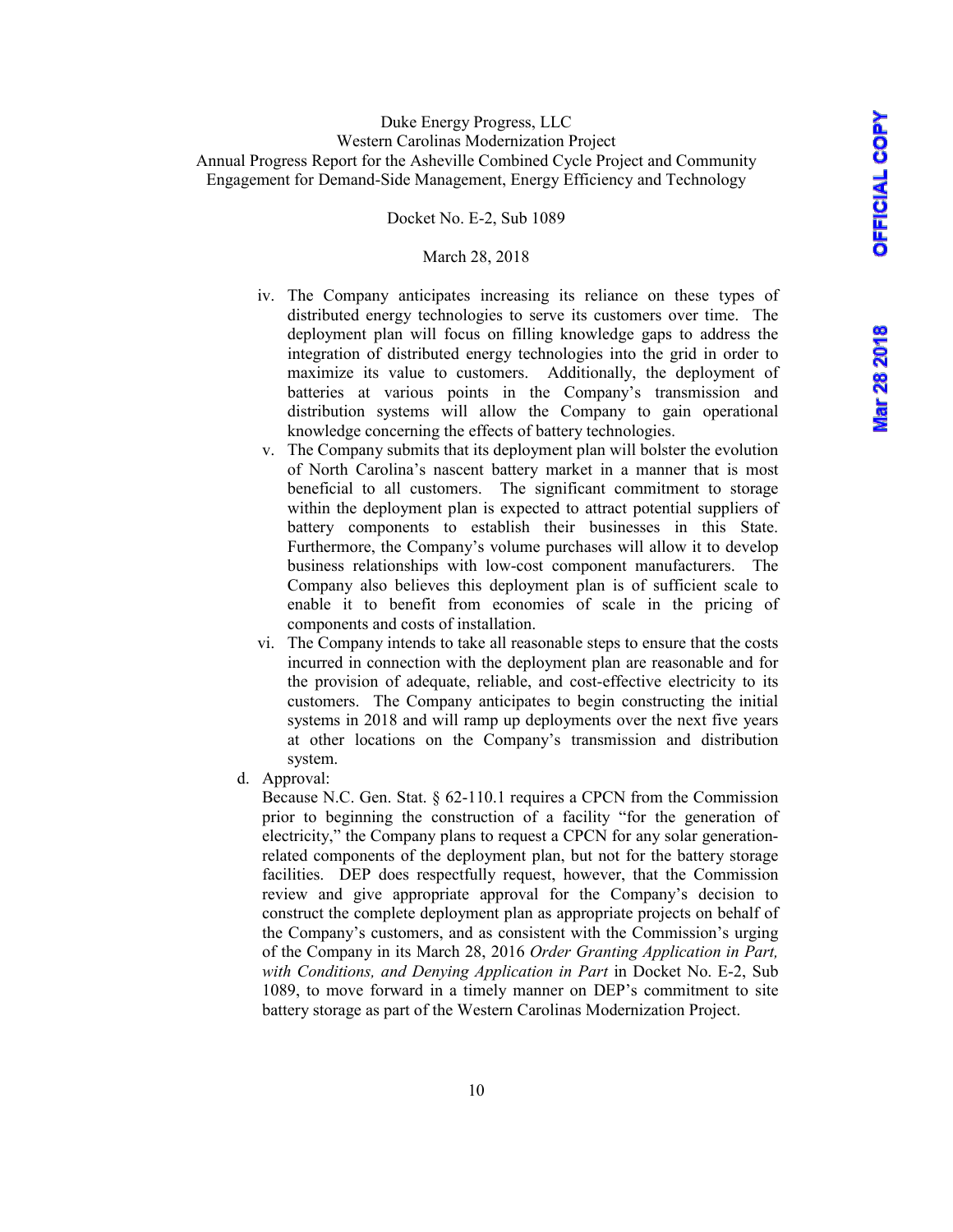**Mar 28 2018** 

# Duke Energy Progress, LLC Western Carolinas Modernization Project Annual Progress Report for the Asheville Combined Cycle Project and Community Engagement for Demand-Side Management, Energy Efficiency and Technology

Docket No. E-2, Sub 1089

## March 28, 2018

## ATTACHMENT A - Project Milestone Dates

| Milestone                        | <b>EPC</b> Baseline | <b>Current Plan</b> |
|----------------------------------|---------------------|---------------------|
|                                  | (Nov. 2017)         |                     |
| Receipt of Air Permit            | 01/09/2017          | 01/09/2017          |
| 82 Basin Dam                     | 10/31/2017          | 11/29/2017          |
| Decommissioning                  |                     |                     |
| Site Prep/Fill Completion        | 10/31/2017          | 12/06/2017          |
| Full Notice to Proceed to        | 10/23/2017          | 10/23/2017          |
| <b>EPC</b>                       |                     |                     |
| Transmission Complete for        | 01/01/2019          | 12/01/2018          |
| <b>Backfeed</b>                  |                     |                     |
| <b>Backfeed</b>                  | 02/16/2019          | 02/16/2019          |
| <b>EPC Contractor Mechanical</b> | 06/15/2019          | 06/15/2019          |
| Completion                       |                     |                     |
| <b>Commercial Operation Date</b> | 11/15/2019          | 11/15/2019          |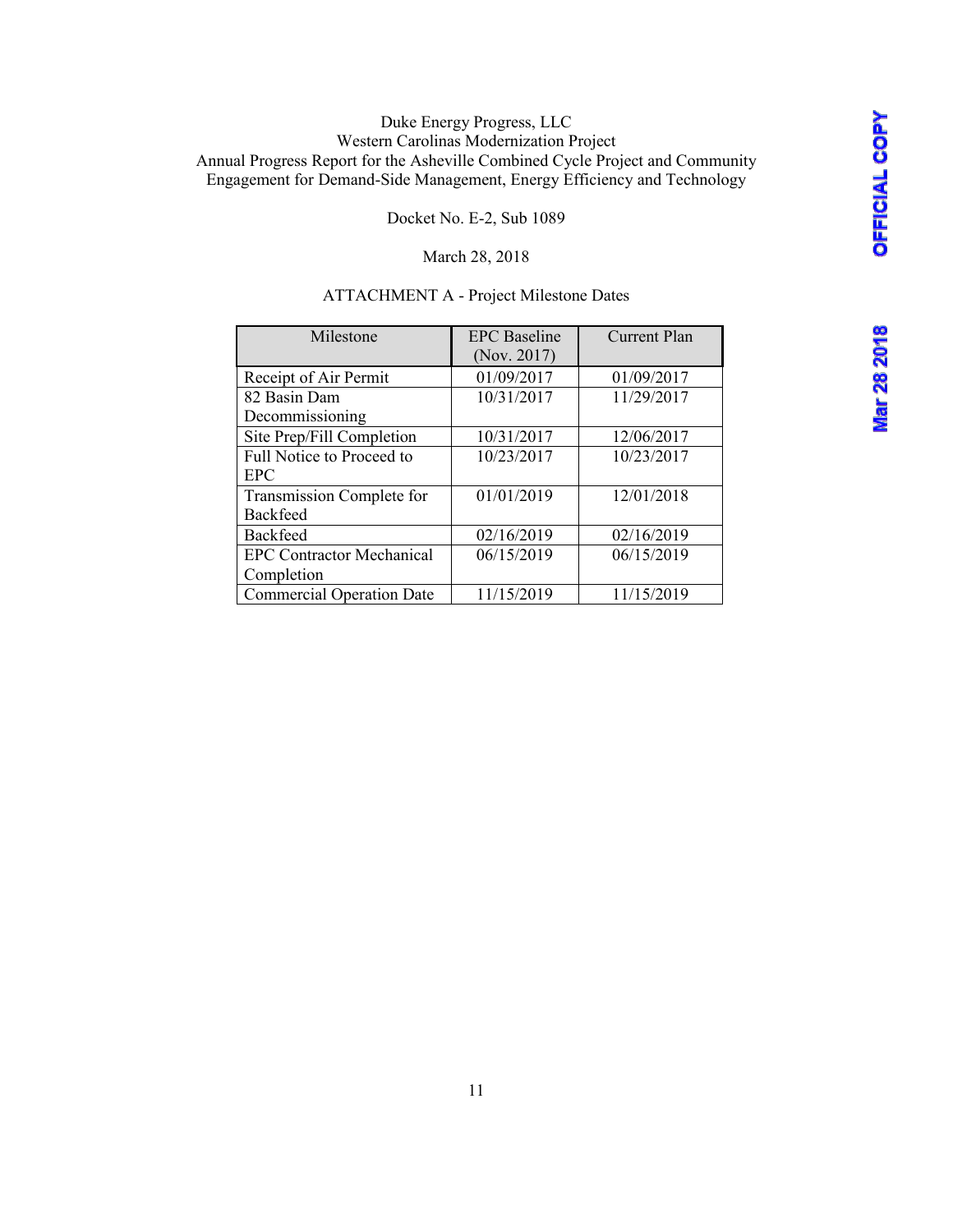# **Mar 28 2018**

## **CERTIFICATE OF SERVICE**

I certify that a copy of Duke Energy Progress, LLC's Annual Progress Report, in Docket No. E-2, Sub 1089, has been served by electronic mail, hand delivery or by depositing a copy in the United States mail, postage prepaid to the following parties:

David Drooz Public Staff North Carolina Utilities Commission 4326 Mail Service Center Raleigh, NC 27699-4300 david.drooz@psncuc.nc.gov

John Runkle Counsel for NC WARN 2121 Damascus Church Road Chapel Hill, NC 27516 jrunkle@pricecreek.com

Jim Warren NC Waste Awareness & Reduction Network PO Box 61051 Durham, NC 27715-1051 ncwam@ncwarn.org

Scott Carver LS Power Development, LLC One Tower Center, 21<sup>st</sup> Floor East Brunswick, NJ 08816 scarver@lspower.com

Sharon Miller Carolina Utility Customer Association 1708 Trawick Road, Suite 210 Raleigh, NC 27604 smiller@cucainc.org

Grant Millin 48 Riceville Road, B314 Asheville, NC 28805 grantmillin@gmail.com

Gudrun Thompson Southern Environmental Law Center 601 W. Rosemary Street Chapel Hill, NC 27516-2356 gthompson@selcnc.org

Austin D. Gerken, Jr. Southern Environmental Law Center 22 S. Pack Square, Suite 700 Asheville, NC 28801 djgerken@selcnc.org

Peter H. Ledford NC Sustainable Energy Association 4800 Six Forks Road, Suite 300 Raleigh, NC 27609 peter@energync.org

Ralph McDonald Bailey & Dixon, L.L.P. Post Office Box 1351 Raleigh, NC27602-1351 rmcdonald@bdixon.com

Robert Page Crisp, Page & Currin, LLP 410 Barrett Dr., Suite 205 Raleigh, NC 27609-6622 rpage@cpclaw.com